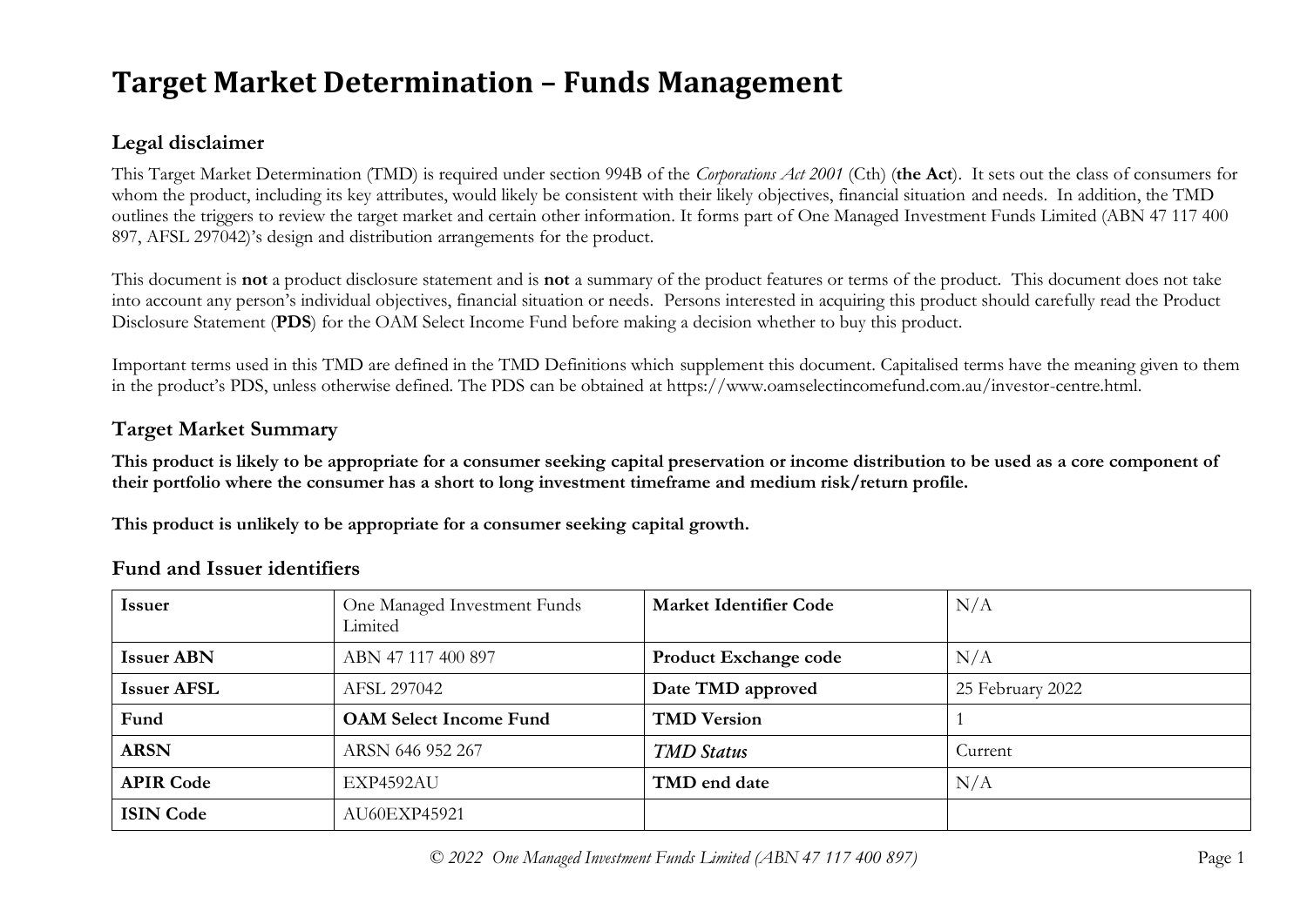# **Description of Target Market**

This part is required under section 994B(5)(b) of the Act.

## **TMD indicator key**

The Consumer Attributes for which the product is likely to be appropriate have been assessed using a red/amber/green rating methodology with appropriate colour coding:



#### **Instructions**

In the tables below, Column 1, Consumer Attributes, indicates a description of the likely objectives, financial situation and needs of the class of consumers that are considering this product. Column 2, TMD indicator, indicates whether a consumer meeting the attribute in column 1 is likely to be in the target market for this product.

Generally, a consumer is unlikely to be in the target market for the product if:

- **one or more** of their Consumer Attributes correspond to a **red** rating, or
- **three or more** of their Consumer Attributes correspond to an **amber** rating.

### **Investment products and diversification**

A consumer (or class of consumer) may intend to hold a product as part of a diversified portfolio (typically with an intended product use of *satellite/small allocation* or *core component*). In such circumstances, the product should be assessed against the consumer's attributes for the relevant portion of the portfolio, rather than the consumer's portfolio as a whole. For example, a consumer may seek to construct a conservative portfolio with a satellite/small allocation to growth assets. In this case, it may be likely that a product with a *High* or *Very High* risk/return profile is consistent with the consumer's objectives for that allocation notwithstanding that the risk/return profile of the consumer as a whole is *Low* or *Medium*. In making this assessment, distributors should consider all features of a product (including its key attributes).

| <b>Consumer Attributes</b>      | <b>TMD</b> Indicator               | Product description including key attributes                                                                                                                                    |
|---------------------------------|------------------------------------|---------------------------------------------------------------------------------------------------------------------------------------------------------------------------------|
|                                 |                                    |                                                                                                                                                                                 |
| Consumer's investment objective |                                    |                                                                                                                                                                                 |
| Capital Growth                  | Not considered in<br>target market | The Fund aims to provide investors with income from a diversified portfolio of loans<br>secured by first ranking secured mortgages or second ranking unsecured mortgages with a |
| Capital Preservation            | In target market                   | first loss guarantee.                                                                                                                                                           |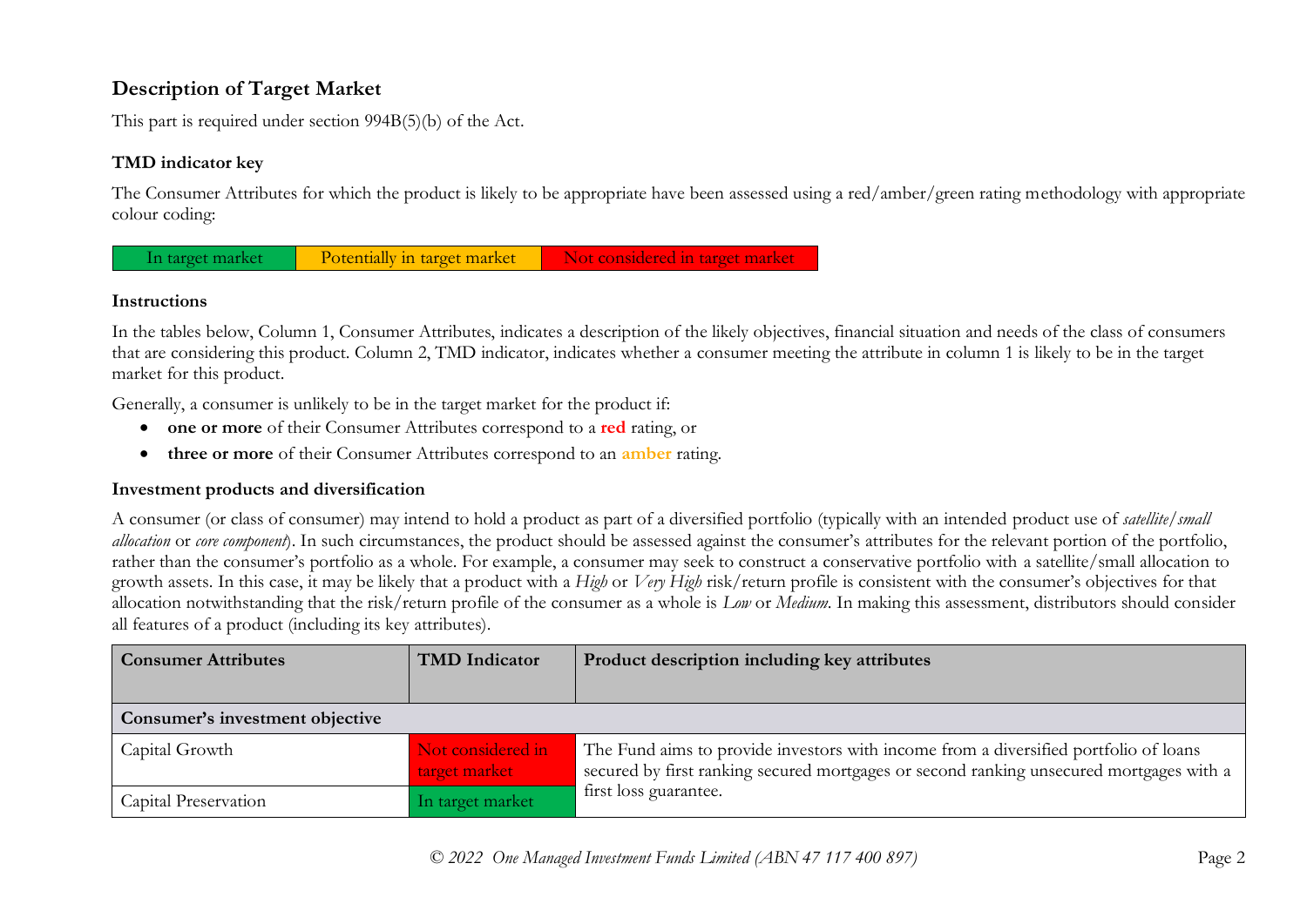| <b>Consumer Attributes</b>                                | <b>TMD</b> Indicator               | Product description including key attributes                                                                                                                    |  |
|-----------------------------------------------------------|------------------------------------|-----------------------------------------------------------------------------------------------------------------------------------------------------------------|--|
| Capital Guaranteed                                        | Not considered in<br>target market | The Fund distributes income monthly.                                                                                                                            |  |
| <b>Income Distribution</b>                                | In target market                   |                                                                                                                                                                 |  |
| Consumer's intended product use (% of Investable Assets)  |                                    |                                                                                                                                                                 |  |
| Solution/Standalone (75-100%)                             | Potentially in target<br>market    | The Fund generally invests in loans to investors and developers of vacant land, residential,<br>commercial, retail and industrial real estate across Australia. |  |
| Core Component (25-75%)                                   | In target market                   | The Fund has Low portfolio diversification.                                                                                                                     |  |
| Satellite/small allocation (<25%)                         | In target market                   |                                                                                                                                                                 |  |
| Consumer's investment timeframe                           |                                    |                                                                                                                                                                 |  |
| Short ( $\leq$ 2 years)                                   | In target market                   | The minimum suggested timeframe for holding investments in the Fund is 18 months.                                                                               |  |
| Medium $(> 2$ years)                                      | In target market                   |                                                                                                                                                                 |  |
| Long ( $> 8$ years)                                       | In target market                   |                                                                                                                                                                 |  |
| Consumer's Risk (ability to bear loss) and Return profile |                                    |                                                                                                                                                                 |  |
| Low                                                       | Potentially in target<br>market    | The Fund has a risk band of 3 (Low to Medium).<br>The Fund aims to exceed the RBA Cash Rate by 3-5% per annum, after fees and                                   |  |
| Medium                                                    | In target market                   | expenses.                                                                                                                                                       |  |
| High                                                      | Potentially in target<br>market    | The Fund is an appropriate hedge mitigation for very high return profile investors.                                                                             |  |
| Very High                                                 | Potentially in target<br>market    |                                                                                                                                                                 |  |
| Consumer's need to withdraw money                         |                                    |                                                                                                                                                                 |  |
| Daily                                                     | Not considered in<br>target market | The product is subject to investment terms and notice periods specific to the classes of<br>units which must be complied with to access investment capital.     |  |
| Weekly                                                    | Not considered in<br>target market | Investment terms are generally 18 months, with shorter investment terms of 3 months to<br>12 months accessible subject to the Fund's availability.              |  |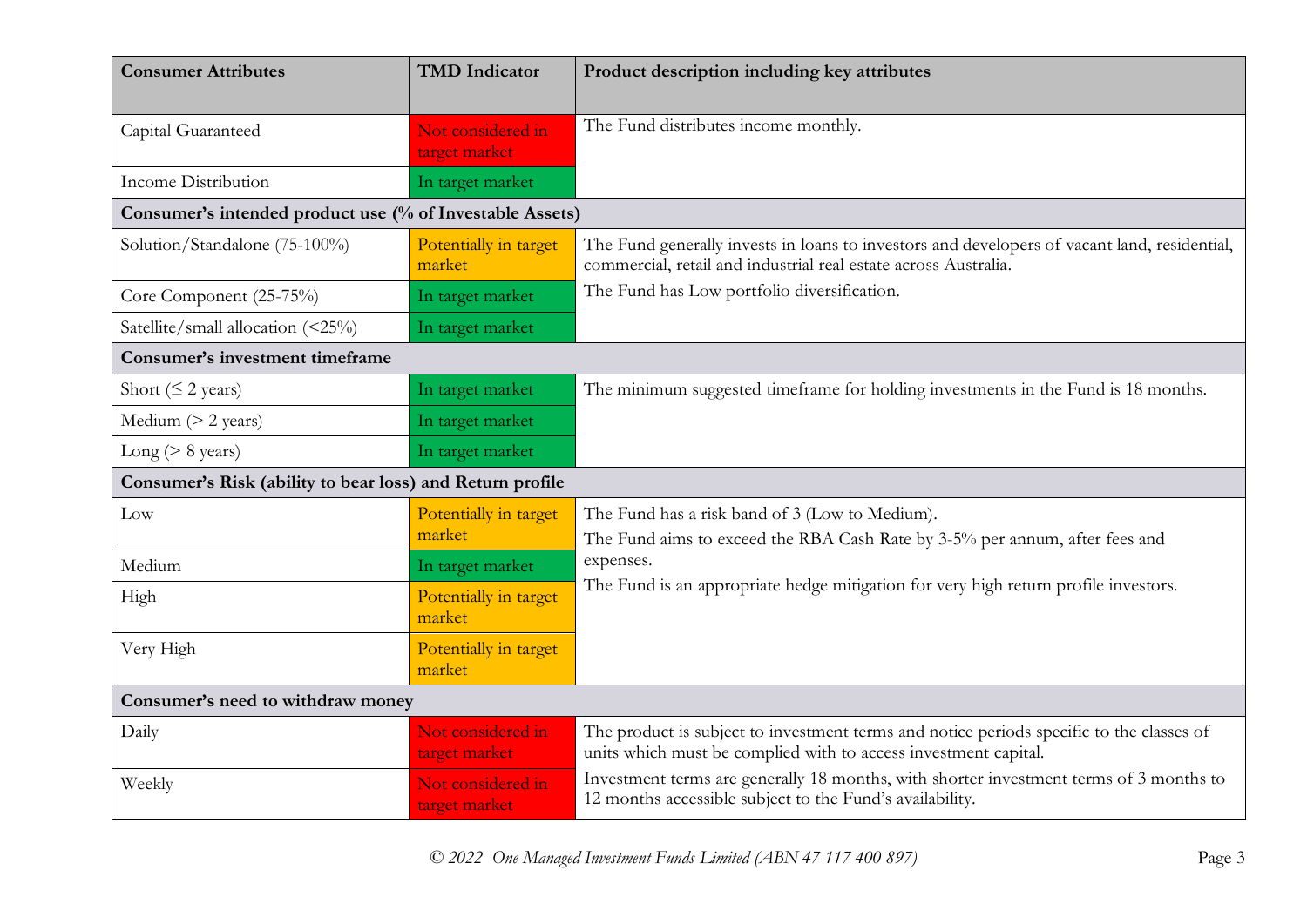| <b>Consumer Attributes</b> | <b>TMD</b> Indicator               | Product description including key attributes |
|----------------------------|------------------------------------|----------------------------------------------|
| Monthly                    | Not considered in<br>target market |                                              |
| Quarterly                  | Not considered in<br>target market |                                              |
| Annually or longer         | Potentially in target<br>market    |                                              |

# **Appropriateness**

Note: This section is required under RG 274.64–66.

The Issuer has assessed the product and formed the view that the product, including its key attributes, is likely to be consistent with the likely objectives, financial situation and needs of consumers in the target market as described above, as the features of this product in Column 3 of the table above are likely to be suitable for consumers with the attributes identified with a green TMD Indicator in Column 2.

## **Distribution conditions/restrictions**

This part is required under section 994B(5)(c) of the Act.

| <b>Distribution Condition</b>                                                                                                | <b>Distribution Condition Rationale</b>                                                                                                                                                             |
|------------------------------------------------------------------------------------------------------------------------------|-----------------------------------------------------------------------------------------------------------------------------------------------------------------------------------------------------|
| Only suitable for distribution to consumers who have received<br>personal retail financial advice or are wholesale investors | To ensure investors are informed and have taken their personal and financial<br>circumstances into account when investing with the Fund.                                                            |
| Only suitable for distribution through financial advisors, whether<br>through platforms or directly                          | To assist the Fund to manage investments and ensure the Fund is complying with<br>its DDO obligations by taking reasonable steps to ensure the product will be<br>distributed to the target market. |

| <b>Review triggers</b>                                                    |  |
|---------------------------------------------------------------------------|--|
| This part is required under section 994B(5)(d) of the Act.                |  |
| Material change to key attributes, fund investment objective and/or fees. |  |
| Material deviation from benchmark / objective over sustained period.      |  |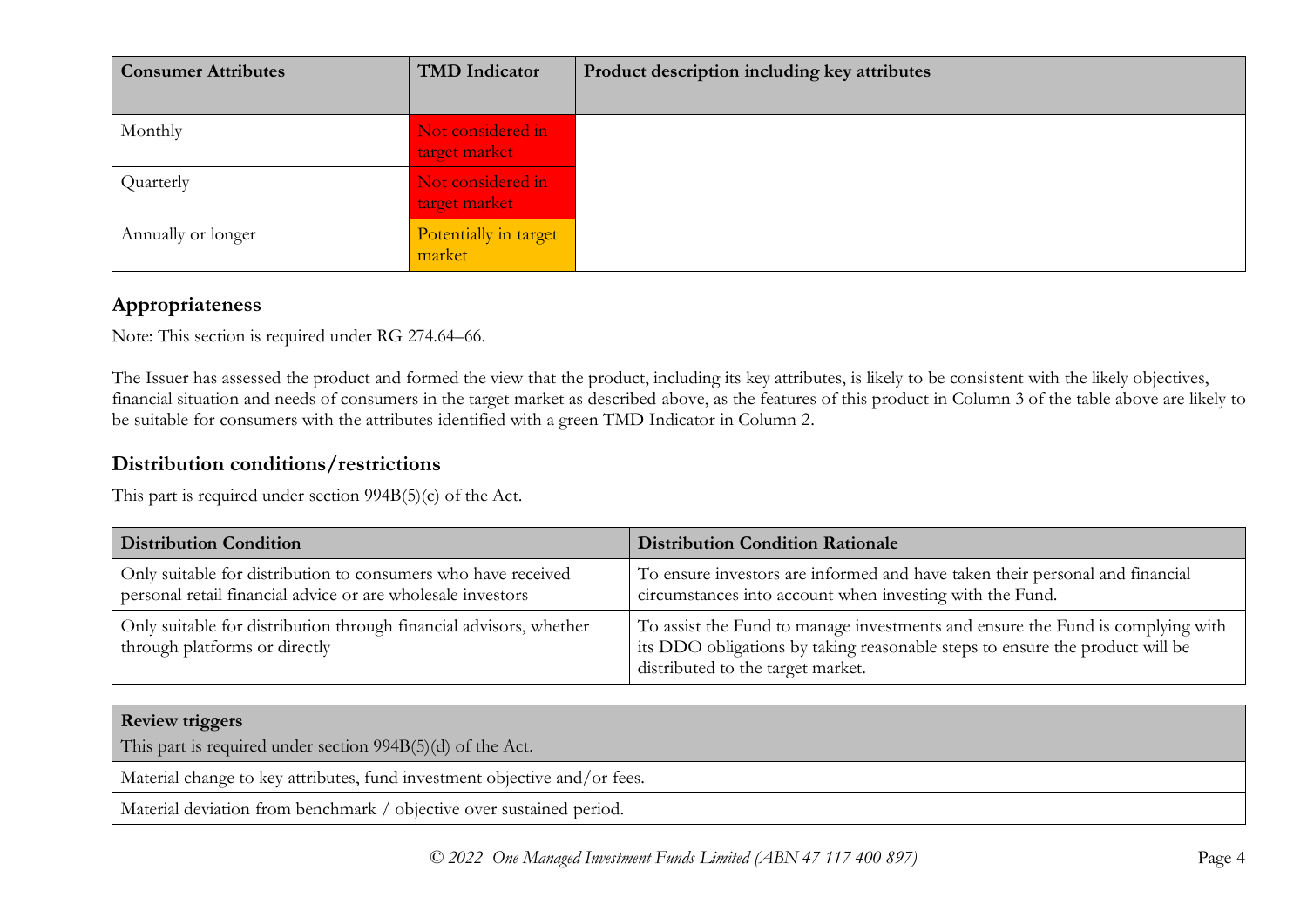Key attributes have not performed as disclosed by a material degree and for a material period.

Determination by the issuer of an ASIC reportable Significant Dealing.

Material or unexpectedly high number of complaints (as defined in section 994A(1) of the Act) about the product or distribution of the product.

The use of Product Intervention Powers, regulator orders or directions that affects the product.

#### **Mandatory review periods**

This part is required under section 994B(5)(e) and (f) of the Act.

| <b>Review period</b> | Maximum period for review |
|----------------------|---------------------------|
| Initial review       | 18 months                 |
| Subsequent review    | vears                     |

#### **Distributor reporting requirements**

This part is required under section  $994B(5)(g)$  and (h) of the Act.

| Reporting requirement                                                                                                                                                                                                            | <b>Reporting period</b>                                                                                                     | Which distributors this<br>requirement applies to |
|----------------------------------------------------------------------------------------------------------------------------------------------------------------------------------------------------------------------------------|-----------------------------------------------------------------------------------------------------------------------------|---------------------------------------------------|
| Complaints (as defined in section 994A(1) of the Act) relating<br>to the product design, product availability and distribution.<br>The distributor should provide all the content of the<br>complaint, having regard to privacy. | Within 10 business days following end of calendar<br>quarter.                                                               | All distributors                                  |
| Significant dealing outside of target market, under s994F(6) of<br>the Act.<br>See Definitions for further detail.                                                                                                               | As soon as practicable but no later than 10 business days<br>after distributor becomes aware of the significant<br>dealing. | All distributors                                  |
| To the extent a distributor is aware, dealings outside the target<br>market, including reason why acquisition is outside of target<br>market, and whether acquisition occurred under personal<br>advice.                         | Within 10 business days following end of calendar<br>quarter.                                                               | All distributors                                  |

If practicable, distributors should adopt the FSC data standards for reports to the issuer. Distributors must report to the Issuer using the method specified on this website: www.oneinvestment.com.au/oreana. This link also provides contact details relating to this TMD for One Managed Investment Funds Limited (ABN 47 117 400 897, AFSL 297042).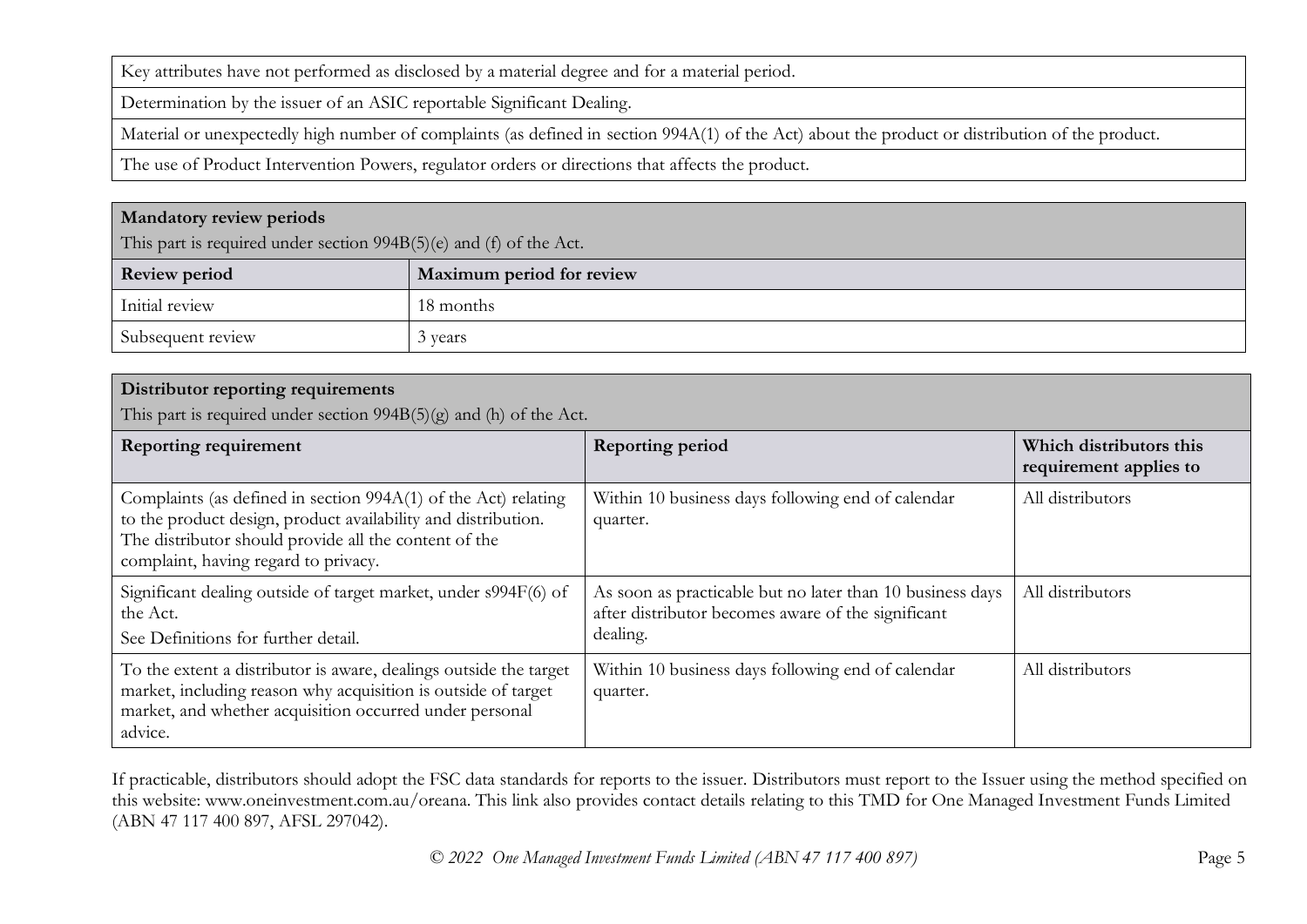*Issued by One Managed Investment Funds Limited (ABN 47 117 400 897, AFSL 297042) (Issuer). Issuer is the responsible entity and issuer of units in the managed investment scheme referred to in this material. This material provides general information only and does not take into account your individual objectives, financial situation, needs or circumstances. Before making any investment decision, you should assess whether the material is appropriate for you and obtain financial advice tailored to you having regard to your individual objectives, financial situation, needs and circumstances. This material is not a financial product recommendation or an offer or solicitation with respect to the purchase or sale of any financial product in any jurisdiction. This material is not intended for distribution to, or use by, any person or entity in any jurisdiction or country where such distribution or use would be contrary to local law or regulation.*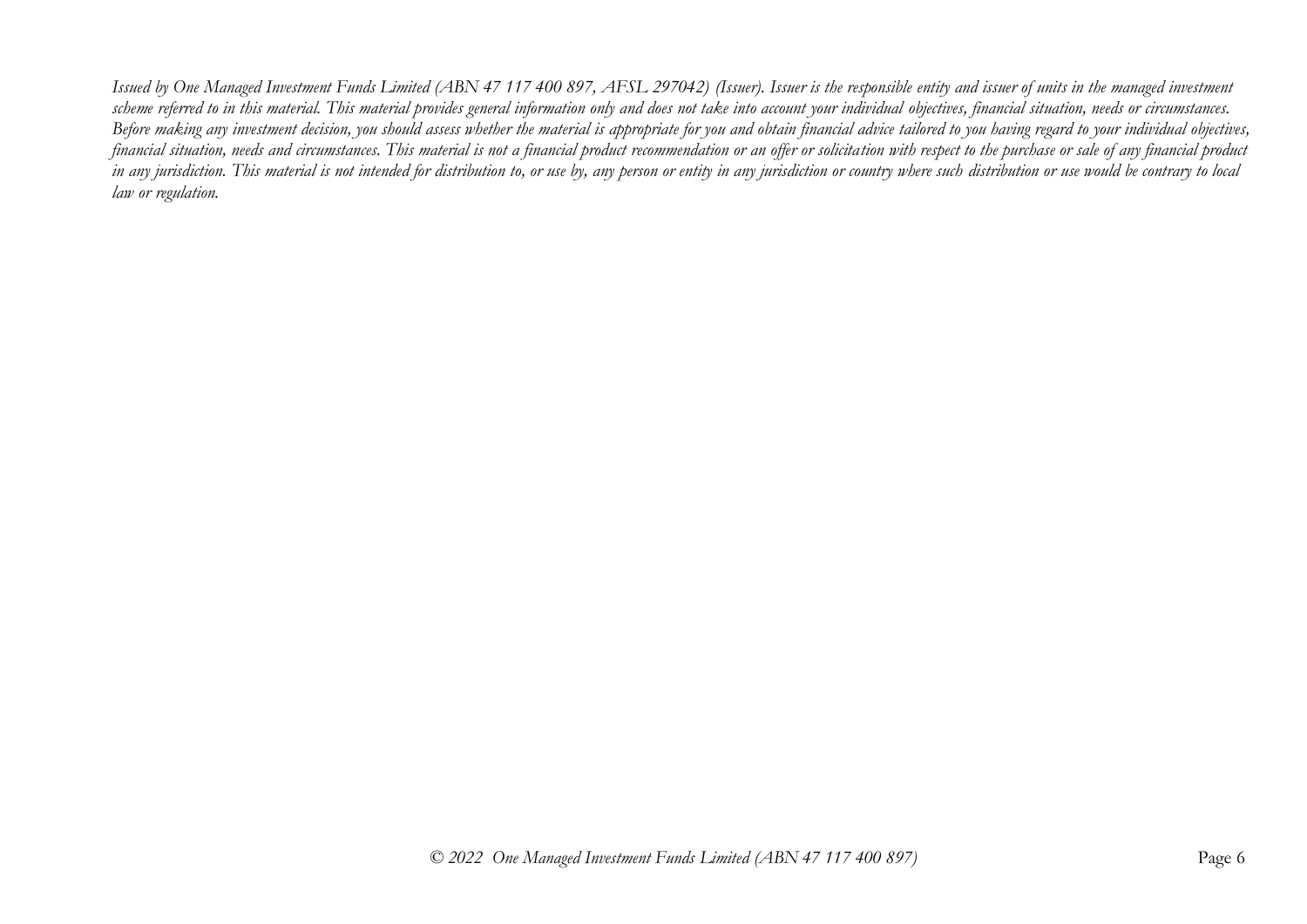# **Definitions**

| Term                                                                                                            | Definition                                                                                                                                                                                                                                                                                                                                      |  |
|-----------------------------------------------------------------------------------------------------------------|-------------------------------------------------------------------------------------------------------------------------------------------------------------------------------------------------------------------------------------------------------------------------------------------------------------------------------------------------|--|
| Consumer's investment objective                                                                                 |                                                                                                                                                                                                                                                                                                                                                 |  |
| Capital Growth                                                                                                  | The consumer seeks to invest in a product designed to generate capital return. The consumer prefers exposure to<br>growth assets (such as shares or property) or otherwise seeks an investment return above the current inflation rate.                                                                                                         |  |
| Capital Preservation                                                                                            | The consumer seeks to invest in a product to reduce volatility and minimise loss in a market down-turn. The<br>consumer prefers exposure to defensive assets (such as cash or fixed income securities) that are generally lower in<br>risk and less volatile than growth investments.                                                           |  |
| Capital Guaranteed                                                                                              | The consumer seeks a guarantee or protection against capital loss whilst still seeking the potential for capital growth<br>(typically gained through a derivative arrangement). The consumer would likely understand the complexities,<br>conditions and risks that are associated with such products.                                          |  |
| Income Distribution                                                                                             | The consumer seeks to invest in a product designed to distribute regular and/or tax-effective income. The consumer<br>prefers exposure to income-generating assets (typically, high dividend-yielding equities, fixed income securities and<br>money market instruments).                                                                       |  |
| Consumer's intended product use (% of Investable Assets)                                                        |                                                                                                                                                                                                                                                                                                                                                 |  |
| Solution/Standalone (75-100%)                                                                                   | The consumer intends to hold the investment as either a part or the majority (up to 100%) of their total <i>investable</i><br>assets (see definition below). The consumer typically prefers exposure to a product with at least High portfolio<br>diversification (see definitions below).                                                      |  |
| Core Component (25-75%)                                                                                         | The consumer intends to hold the investment as a major component, up to 75%, of their total investable assets (see<br>definition below). The consumer typically prefers exposure to a product with at least Medium portfolio diversification<br>(see definitions below).                                                                        |  |
| Satellite $(\leq 25\%)$                                                                                         | The consumer intends to hold the investment as a smaller part of their total portfolio, as an indication it would be<br>suitable for up to 25% of the total <i>investable assets</i> (see definition below). The consumer is likely to be comfortable<br>with exposure to a product with Low portfolio diversification (see definitions below). |  |
| <b>Investable Assets</b>                                                                                        | Those assets that the investor has available for investment, excluding the residential home.                                                                                                                                                                                                                                                    |  |
| Portfolio diversification (for completing the key product attribute section of consumer's intended product use) |                                                                                                                                                                                                                                                                                                                                                 |  |
| Low                                                                                                             | Single asset class, single country, low or moderate holdings of securities - e.g. high conviction Aussie equities.                                                                                                                                                                                                                              |  |
| Medium                                                                                                          | 1-2 asset classes, single country, broad exposure within asset class, e.g. Aussie equities "All Ords".                                                                                                                                                                                                                                          |  |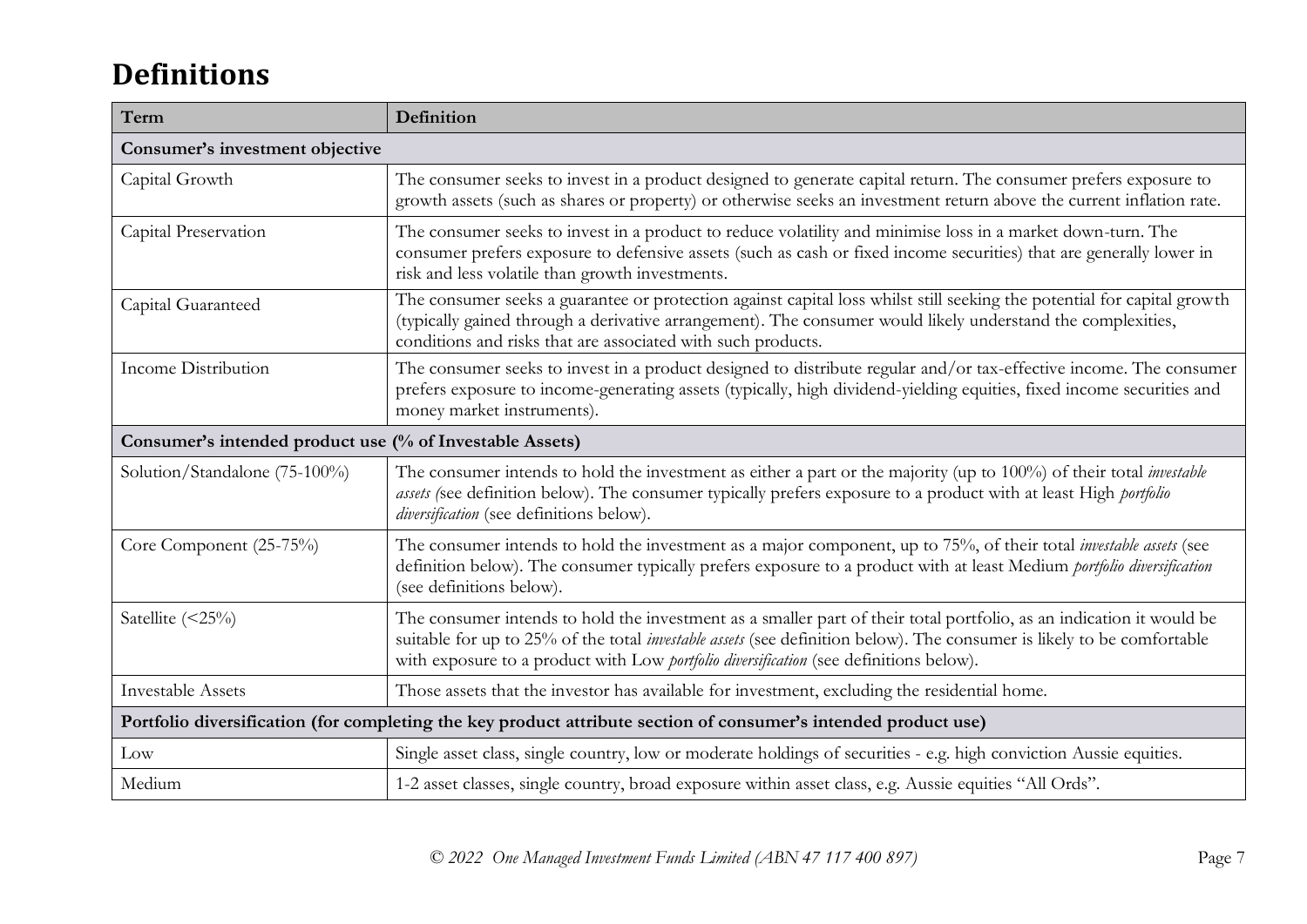| Term                                     | <b>Definition</b>                                                                                                                                                                    |  |
|------------------------------------------|--------------------------------------------------------------------------------------------------------------------------------------------------------------------------------------|--|
| High                                     | Highly diversified across either asset classes, countries or investment managers, e.g. Australian multi-manager<br>balanced fund or global multi-asset product (or global equities). |  |
| Consumer's intended investment timeframe |                                                                                                                                                                                      |  |
| Short ( $\leq$ 2 years)                  | The consumer has a short investment timeframe and may wish to redeem within two years.                                                                                               |  |
| Medium $(> 2$ years)                     | The consumer has a medium investment timeframe and is unlikely to redeem within two years.                                                                                           |  |
| $Long (> 8 \text{ years})$               | The consumer has a long investment timeframe and is unlikely to redeem within eight years.                                                                                           |  |

#### **Consumer's Risk (ability to bear loss) and Return profile**

Issuers should undertake a comprehensive risk assessment for each product. The FSC recommends adoption of the Standard Risk Measure (*SRM*) to calculate the likely number of negative annual returns over a 20 year period, using the guidance and methodology outlined in the *Standard Risk Measure Guidance Paper For Trustees*. SRM is not a complete assessment of risk and potential loss. For example, it does not detail important issues such as the potential size of a negative return or that a positive return could still be less than a consumer requires to meet their investment objectives/needs. Issuers may wish to supplement the SRM methodology by also considering other risk factors. For example, some products may use leverage, derivatives or short selling, may have liquidity or withdrawal limitations, or otherwise may have a complex structure or increased investment risks, which should be documented together with the SRM to substantiate the product risk rating.

| Low       | The consumer is conservative or low risk in nature, seeks to minimise potential losses (e.g. has the ability to bear up<br>to 1 negative return over a 20 year period (SRM 1 to 2)) and is comfortable with a low target return profile.                                                                                                                 |
|-----------|----------------------------------------------------------------------------------------------------------------------------------------------------------------------------------------------------------------------------------------------------------------------------------------------------------------------------------------------------------|
|           | Consumer typically prefers defensive assets such as cash and fixed income.                                                                                                                                                                                                                                                                               |
| Medium    | The consumer is moderate or medium risk in nature, seeking to minimise potential losses (e.g. has the ability to bear<br>up to 4 negative returns over a 20 year period (SRM 3 to 5)) and comfortable with a moderate target return profile.                                                                                                             |
|           | Consumer typically prefers a balance of growth assets such as shares, property and alternative assets and defensive<br>assets such as cash and fixed income.                                                                                                                                                                                             |
| High      | The consumer is higher risk in nature and can accept higher potential losses (e.g. has the ability to bear up to 6<br>negative returns over a 20 year period (SRM 6)) in order to target a higher target return profile.                                                                                                                                 |
|           | Consumer typically prefers predominantly growth assets such as shares, property and alternative assets with only a<br>smaller or moderate holding in defensive assets such as cash and fixed income.                                                                                                                                                     |
| Very high | The consumer has a more aggressive or very high risk appetite, seeks to maximise returns and can accept higher<br>potential losses (e.g. has the ability to bear 6 or more negative returns over a 20 year period (SRM 7) and possibly<br>other risk factors, such as leverage).                                                                         |
|           | Consumer typically prefers growth assets such as shares, property and alternative assets.                                                                                                                                                                                                                                                                |
|           | $\bigcirc$ 2022 $\bigcirc$ 15 $\bigcirc$ 17 $\bigcirc$ 17 $\bigcirc$ 17 $\bigcirc$ 17 $\bigcirc$ 17 $\bigcirc$ 17 $\bigcirc$ 17 $\bigcirc$ 17 $\bigcirc$ 17 $\bigcirc$ 17 $\bigcirc$ 17 $\bigcirc$ 17 $\bigcirc$ 17 $\bigcirc$ 17 $\bigcirc$ 17 $\bigcirc$ 17 $\bigcirc$ 17 $\bigcirc$ 17 $\bigcirc$ 17 $\bigcirc$ 17 $\bigcirc$ 17 $\bigcirc$ 17 $\big$ |

*© 2022 One Managed Investment Funds Limited (ABN 47 117 400 897)* Page 8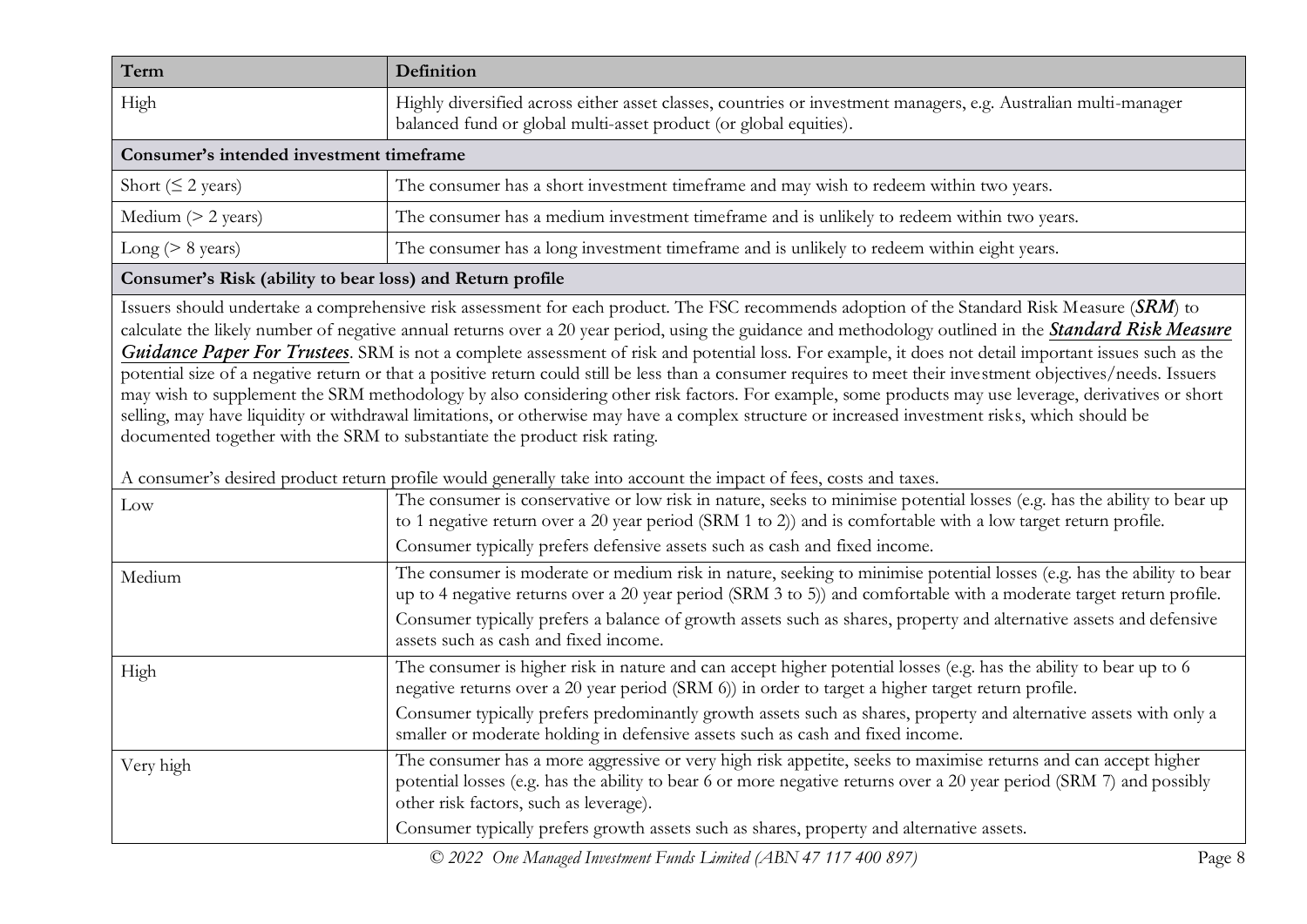| Term                                                                                                                                                                                                                                                                                                                                                                                                                                                                                                                   | Definition                                                                                                                                                                                                                                                                                                                                                                                                                                                                                                                                                                                                                                                                                                                                                                                                                                                                                   |  |
|------------------------------------------------------------------------------------------------------------------------------------------------------------------------------------------------------------------------------------------------------------------------------------------------------------------------------------------------------------------------------------------------------------------------------------------------------------------------------------------------------------------------|----------------------------------------------------------------------------------------------------------------------------------------------------------------------------------------------------------------------------------------------------------------------------------------------------------------------------------------------------------------------------------------------------------------------------------------------------------------------------------------------------------------------------------------------------------------------------------------------------------------------------------------------------------------------------------------------------------------------------------------------------------------------------------------------------------------------------------------------------------------------------------------------|--|
| Consumer's need to withdraw money                                                                                                                                                                                                                                                                                                                                                                                                                                                                                      |                                                                                                                                                                                                                                                                                                                                                                                                                                                                                                                                                                                                                                                                                                                                                                                                                                                                                              |  |
| Issuers should consider in the first instance the redemption request frequency under ordinary circumstances. However, the redemption request frequency<br>is not the only consideration when determining the ability to meet the investor's requirement to access capital. To the extent that the liquidity of the<br>underlying investments or possible liquidity constraints (e.g. ability to stagger or delay redemptions) could impact this, this is to be taken into consideration<br>in completing this section. |                                                                                                                                                                                                                                                                                                                                                                                                                                                                                                                                                                                                                                                                                                                                                                                                                                                                                              |  |
| Daily/Weekly/Monthly/Quarterly/<br>Annually or longer                                                                                                                                                                                                                                                                                                                                                                                                                                                                  | The consumer seeks to invest in a product which permits redemption requests at this frequency under ordinary<br>circumstances and the issuer is typically able to meet that request within a reasonable period.                                                                                                                                                                                                                                                                                                                                                                                                                                                                                                                                                                                                                                                                              |  |
| <b>Distributor Reporting</b>                                                                                                                                                                                                                                                                                                                                                                                                                                                                                           |                                                                                                                                                                                                                                                                                                                                                                                                                                                                                                                                                                                                                                                                                                                                                                                                                                                                                              |  |
| Significant dealings                                                                                                                                                                                                                                                                                                                                                                                                                                                                                                   | Section 994F(6) of the Act requires distributors to notify the issuer if they become aware of a significant dealing in<br>the product that is not consistent with the TMD. Neither the Act nor ASIC defines when a dealing is 'significant'<br>and distributors have discretion to apply its ordinary meaning.<br>The issuer will rely on notifications of significant dealings to monitor and review the product, this TMD, and its<br>distribution strategy, and to meet its own obligation to report significant dealings to ASIC.<br>Dealings outside this TMD may be significant because:<br>they represent a material proportion of the overall distribution conduct carried out by the distributor in<br>$\bullet$<br>relation to the product, or                                                                                                                                     |  |
|                                                                                                                                                                                                                                                                                                                                                                                                                                                                                                                        | they constitute an individual transaction which has resulted in, or will or is likely to result in, significant<br>$\bullet$<br>detriment to the consumer (or class of consumer).<br>In each case, the distributor should have regard to:                                                                                                                                                                                                                                                                                                                                                                                                                                                                                                                                                                                                                                                    |  |
|                                                                                                                                                                                                                                                                                                                                                                                                                                                                                                                        | the nature and risk profile of the product (which may be indicated by the product's risk rating or withdrawal<br>$\bullet$<br>timeframes),<br>the actual or potential harm to a consumer (which may be indicated by the value of the consumer's<br>$\bullet$<br>investment, their intended product use or their ability to bear loss), and<br>the nature and extent of the inconsistency of distribution with the TMD (which may be indicated by the<br>$\bullet$<br>number of red or amber ratings attributed to the consumer).<br>Objectively, a distributor may consider a dealing (or group of dealings) outside the TMD to be significant if:<br>it constitutes more than half of the distributor's total retail product distribution conduct in relation to the<br>$\bullet$<br>product over the reporting period,<br>the consumer's intended product use is Solution / Standalone, or |  |